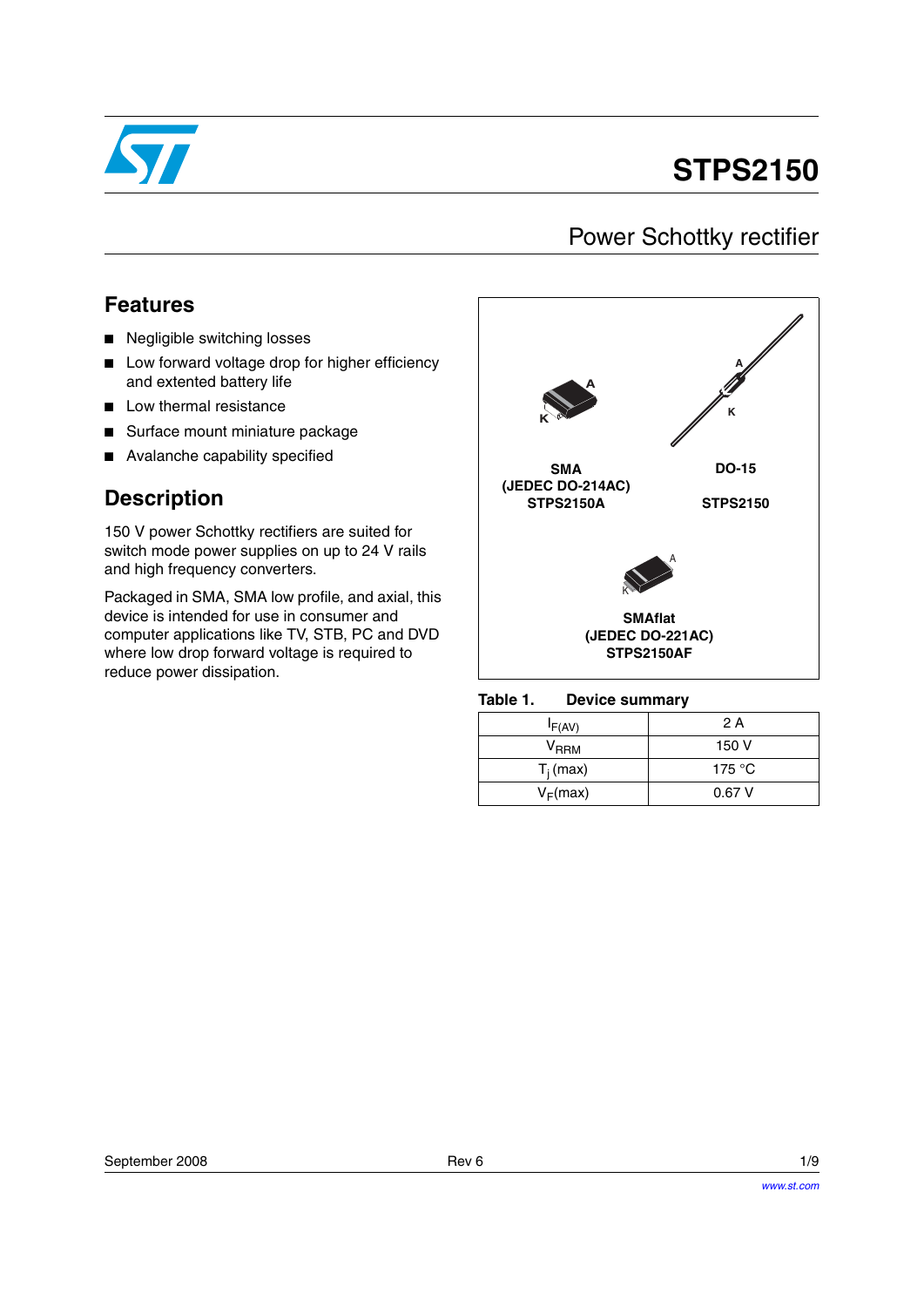# **1 Characteristics**

| Symbol                            |                                                         | <b>Parameter</b>              |                               | Value           | Unit         |  |
|-----------------------------------|---------------------------------------------------------|-------------------------------|-------------------------------|-----------------|--------------|--|
| $\mathsf{V}_\mathsf{RRM}$         | Repetitive peak reverse voltage                         |                               |                               | 150             | v            |  |
| Average forward current<br>IF(AV) | SMA, SMAflat                                            | $T_1 = 145$ °C $\delta = 0.5$ | 2                             | A               |              |  |
|                                   |                                                         | DO-15                         | $T_1 = 130 °C$ $\delta = 0.5$ |                 |              |  |
| Surge non repetitive forward      |                                                         | SMA, SMAflat                  | $tp$ = 10 ms sinusoidal       | 75              | A            |  |
| <sup>I</sup> FSM<br>current       |                                                         | DO-15                         |                               | 150             |              |  |
| $P_{ARM}$                         | tp = 1 µs Tj = 25 °C<br>Repetitive peak avalanche power |                               | 2400                          | w               |              |  |
| $T_{\text{stg}}$                  | Storage temperature range                               |                               |                               | $-65$ to $+175$ | $^{\circ}C$  |  |
| т.                                | Maximum operating junction temperature <sup>(1)</sup>   |                               |                               | 175             | $^{\circ}$ C |  |

### <span id="page-1-0"></span>**Table 2. Absolute Ratings (limiting values)**

1.  $\frac{dPtot}{dTj} < \frac{1}{Rth(j-a)}$  condition to avoid thermal runaway for a diode on its own heatsink

#### **Table 3. Thermal resistance**

| Symbol        | <b>Parameter</b> |                       |              | Value | Unit          |
|---------------|------------------|-----------------------|--------------|-------|---------------|
|               | Junction to lead |                       | SMA, SMAflat | 20    | $\degree$ C/W |
| $R_{th(j-l)}$ |                  | Lead length $= 10$ mm | DO-15        | 30    |               |

#### **Table 4. Static electrical characteristics**

| <b>Symbol</b>                                | <b>Parameter</b> | <b>Tests conditions</b> |             | Min. | Typ  | Max. | Unit |
|----------------------------------------------|------------------|-------------------------|-------------|------|------|------|------|
| $I_{\rm R}$ (1)                              |                  | $T_i = 25 °C$           |             |      | 0.5  | 1.5  | μA   |
| Reverse leakage current                      | $T_i = 125 °C$   | $V_R = V_{RRM}$         |             | 0.5  | 1.5  | mA   |      |
| $V_F$ <sup>(2)</sup><br>Forward voltage drop |                  | $T_i = 25 °C$           | $I_F = 2$ A |      | 0.78 | 0.82 |      |
|                                              |                  | $T_i = 125 °C$          |             |      | 0.62 | 0.67 | v    |
|                                              |                  | $T_i = 25 °C$           | $I_F = 4$ A |      | 0.86 | 0.89 |      |
|                                              |                  | $T_i = 125 °C$          |             |      | 0.70 | 0.75 |      |

1.  $t_p = 5$  ms,  $\delta < 2\%$ 

2.  $t_p = 380 \text{ }\mu\text{s}, \delta < 2\%$ 

To evaluate the conduction losses use the following equation: P = 0.59 x  $I_{F(AV)}$  + 0.04  $I_F^2$ <sub>(RMS)</sub>

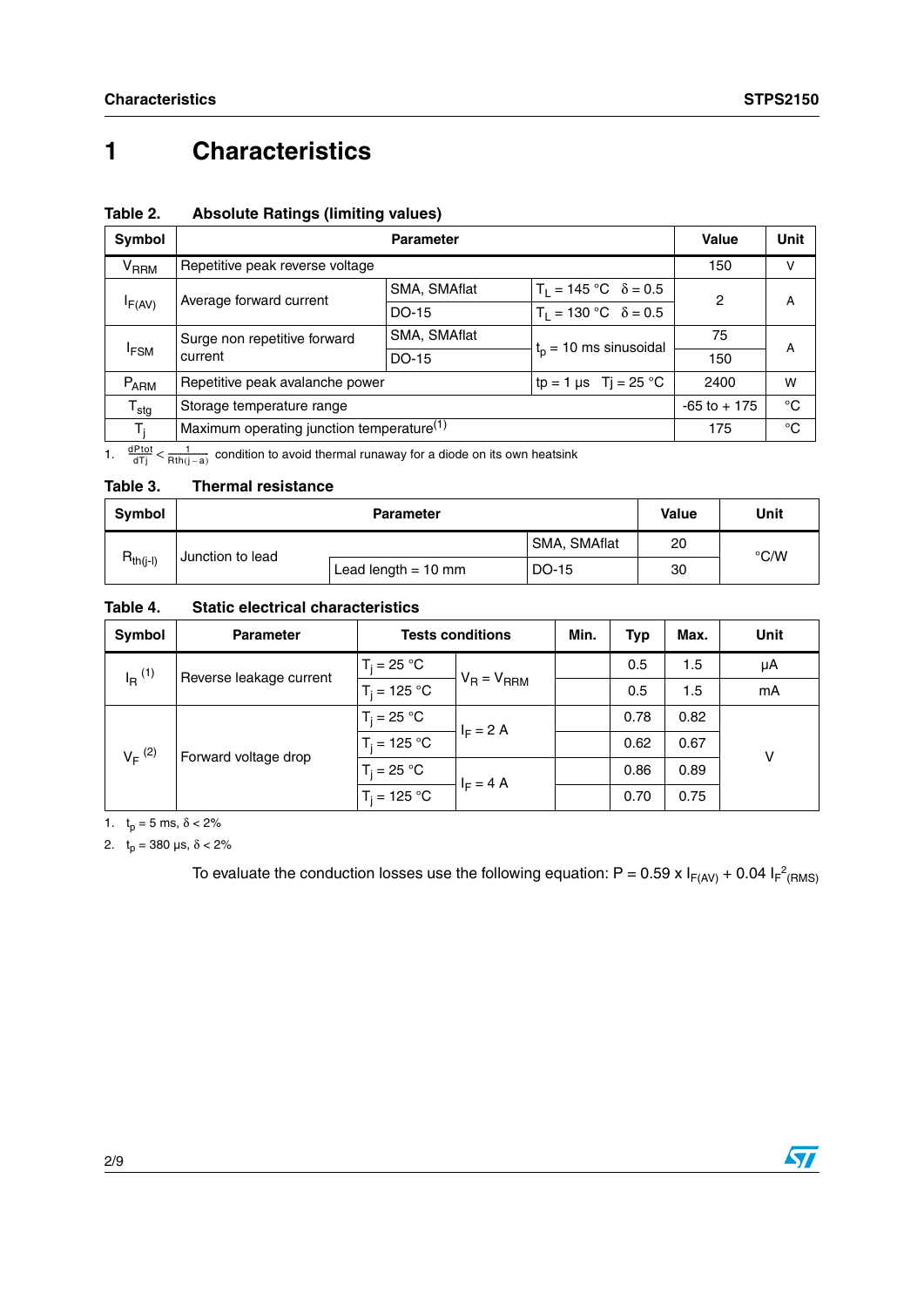#### **Figure 1. Average forward power dissipation versus average forward current**







**Figure 4. Normalized avalanche power derating versus junction temperature**



 **Figure 5. Non repetitive surge peak forward current versus overload duration (maximum values, DO-15)**



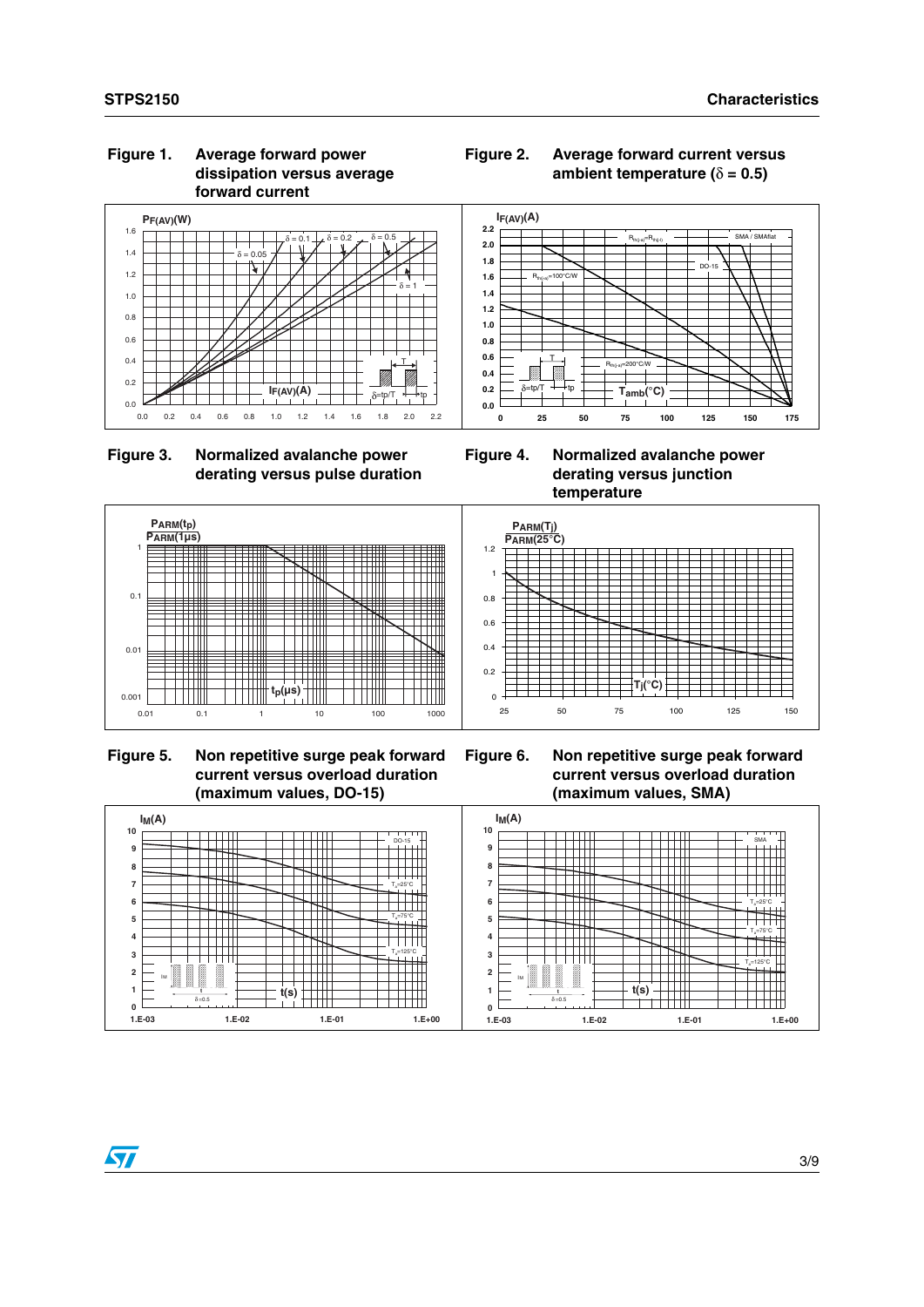#### **Figure 7. Non repetitive surge peak forward current versus overload duration (maximum values, SMAflat)**





### **Figure 9. Relative variation of thermal impedance junction to ambient versus pulse duration (SMA)**









**Figure 12. Junction capacitance versus reverse voltage applied (typical values)**



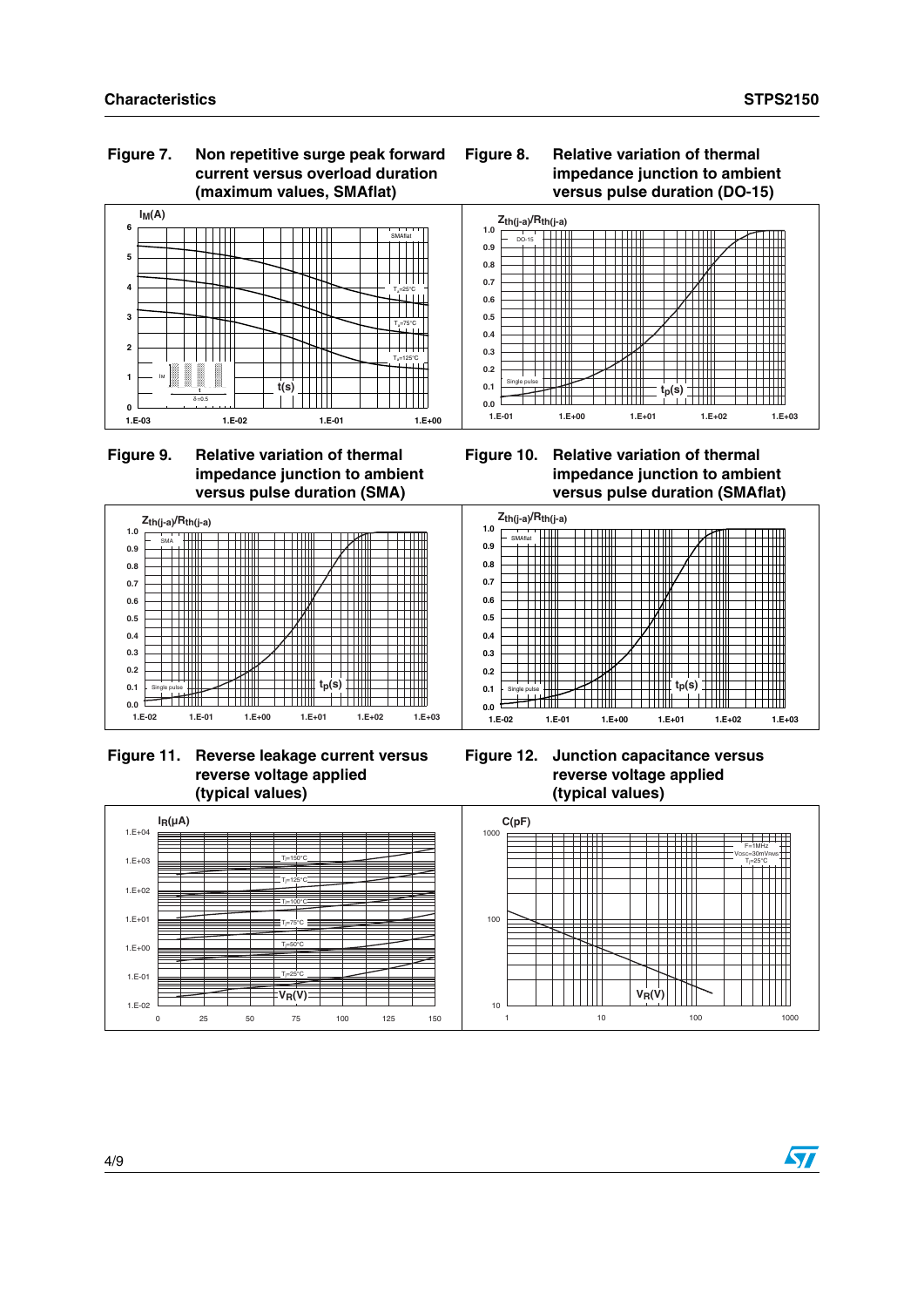#### **Figure 13. Forward voltage drop versus forward current (maximum values, low level)**



#### **Figure 15. Thermal resistance junction to ambient versus copper surface under each lead - epoxy printed circuit board FR4, copper thickness = 35 µm (SMA)**





**Figure 16. Thermal resistance junction to ambient versus copper surface under each lead - epoxy printed circuit board FR4, copper thickness = 35 µm (SMAflat)**



**Figure 17. Thermal resistance versus lead length (DO-15)**

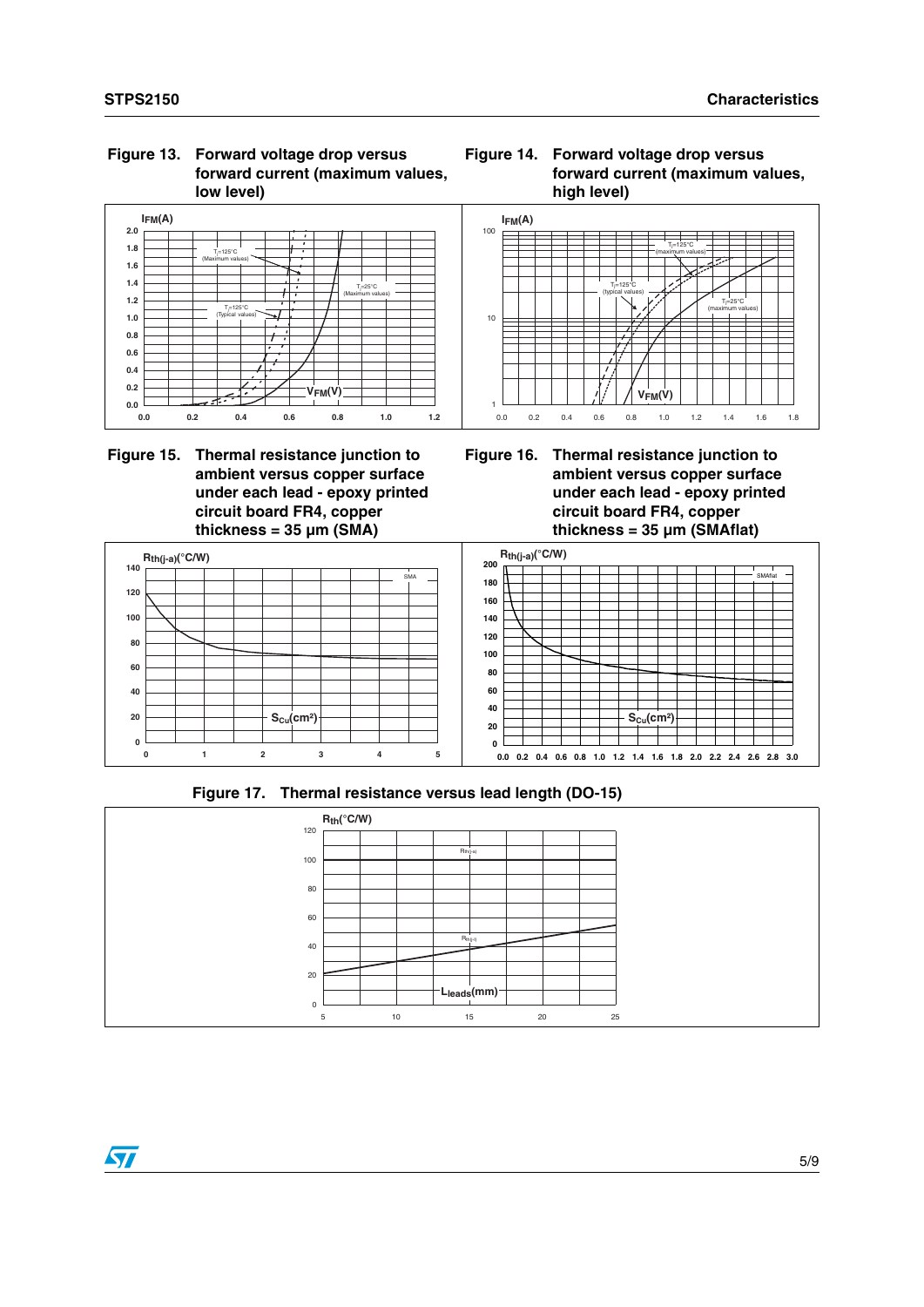## **2 Package information**

Epoxy meets UL94, V0.

In order to meet environmental requirements, ST offers these devices in ECOPACK® packages. These packages have a lead-free second level interconnect. The category of second level interconnect is marked on the package and on the inner box label, in compliance with JEDEC Standard JESD97. The maximum ratings related to soldering conditions are also marked on the inner box label. ECOPACK is an ST trademark. ECOPACK specifications are available at *[www.st.com](http://www.st.com)*.

Table 5. **SMA package dimensions** 



**Figure 18. SMA footprint dimensions in Figure 19. Marking information millimeters (inches)**

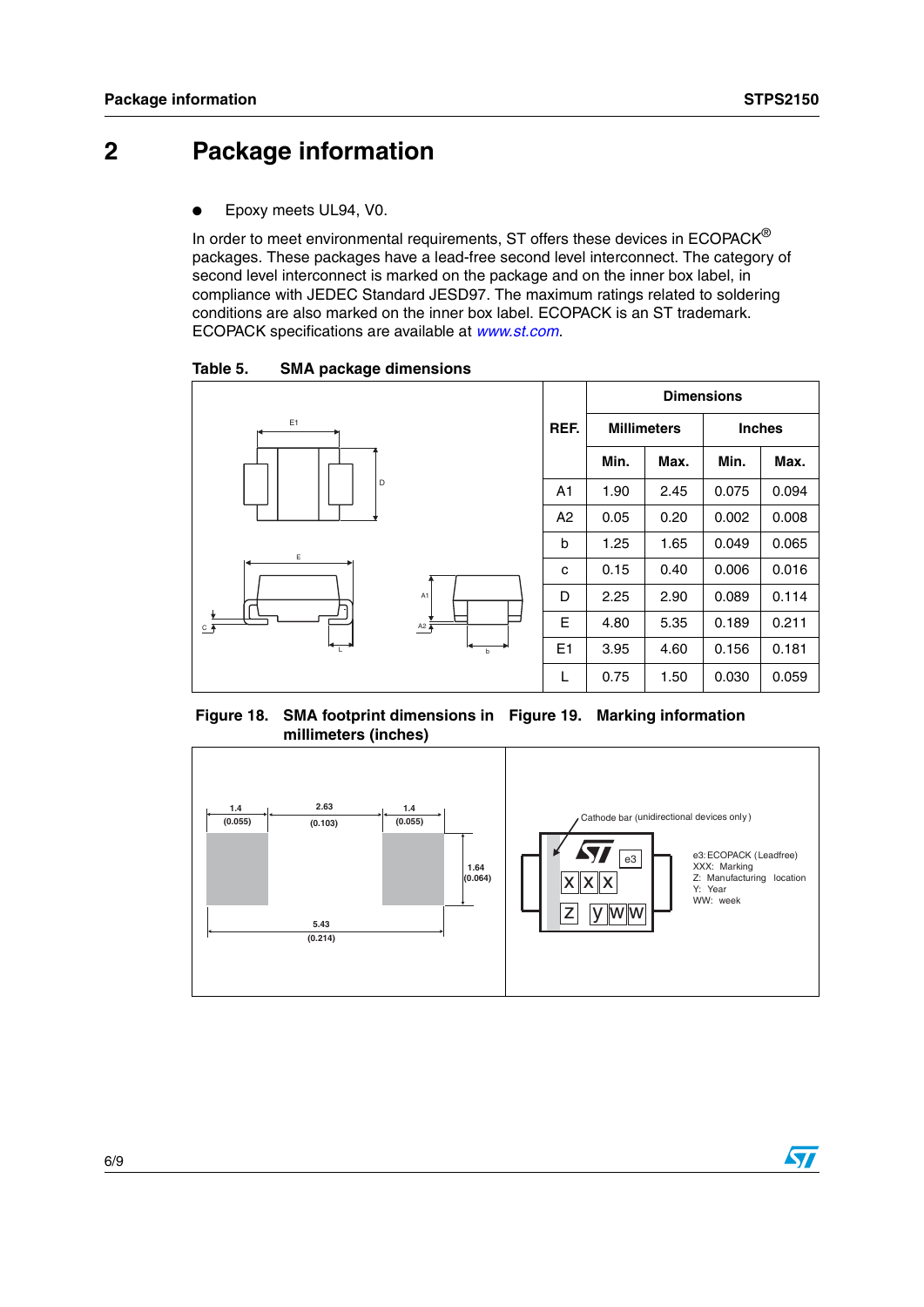|                     |                         |                |      |                    |      | <b>Dimensions</b> |               |       |
|---------------------|-------------------------|----------------|------|--------------------|------|-------------------|---------------|-------|
|                     |                         | Ref.           |      | <b>Millimeters</b> |      |                   | <b>Inches</b> |       |
| ΑĮ                  | $\overrightarrow{c}$    |                | Min. | Typ.               | Max. | Min.              | Typ.          | Max.  |
| D                   |                         | A              | 0.90 |                    | 1.10 | 0.035             |               | 0.043 |
| L 2x                | $\ddotmark$             | b              | 1.25 |                    | 1.65 | 0.049             |               | 0.065 |
|                     | $\frac{1}{\sqrt{1}}$ 2x | C              | 0.15 |                    | 0.40 | 0.006             |               | 0.016 |
| E<br>E <sub>1</sub> |                         | D              | 2.25 |                    | 2.95 | 0.088             |               | 0.116 |
|                     |                         | E.             | 4.80 |                    | 5.60 | 0.189             |               | 0.220 |
| Lţ                  | $\frac{1}{12}$ 2x       | E <sub>1</sub> | 3.95 |                    | 4.60 | 0.156             |               | 0.181 |
| $\overline{b}$      |                         | L              | 0.75 |                    | 1.50 | 0.030             |               | 0.059 |
|                     |                         | L1             |      | 0.50               |      |                   | 0.019         |       |
|                     |                         | L <sub>2</sub> |      | 0.50               |      |                   | 0.019         |       |

Table 6. **SMAflat dimensions** 





1. SMA footprint may also be used.

#### Table 7. **Table 7. DO-15 package dimensions**

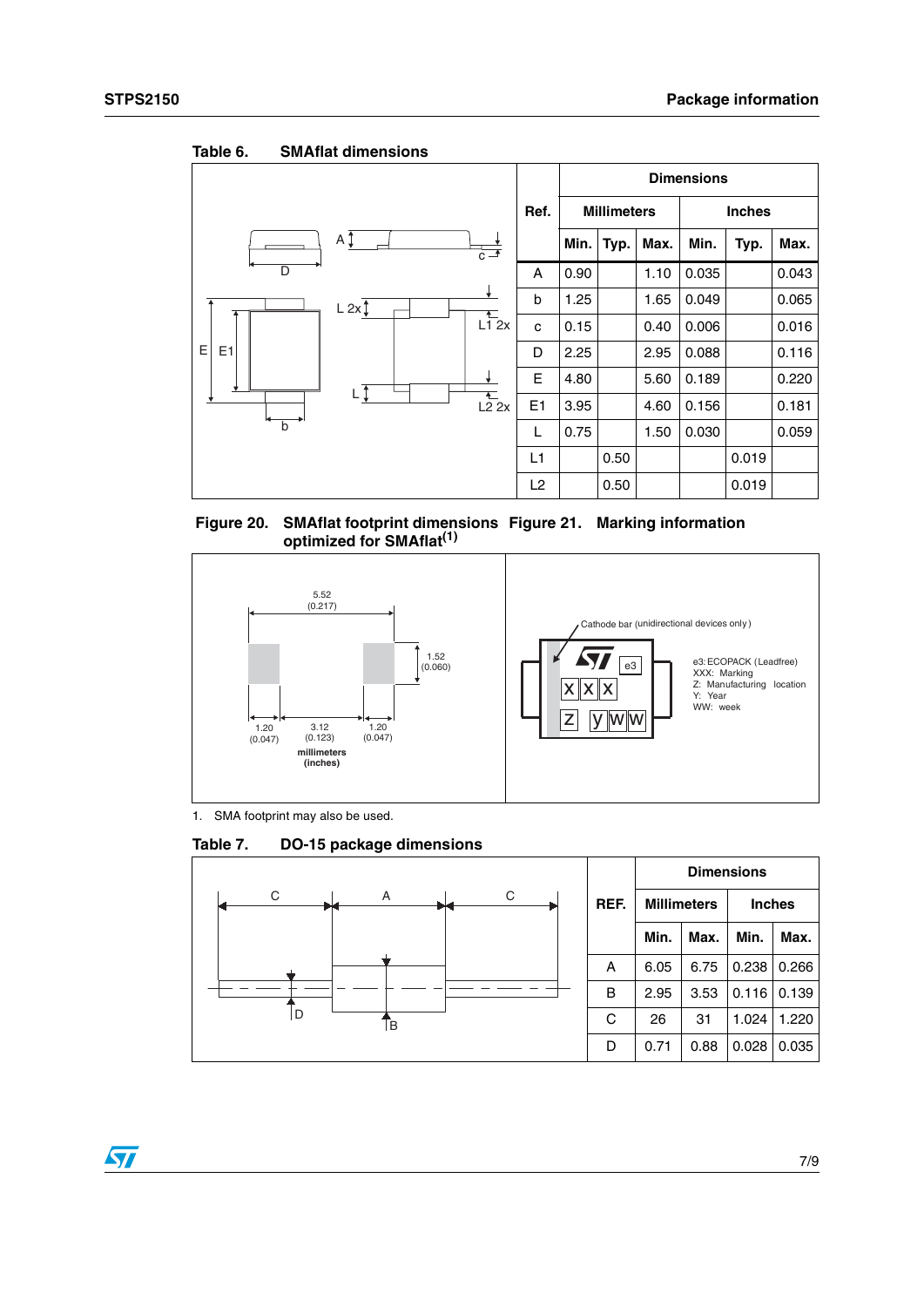# **3 Ordering information**

#### Table 8. **Ordering information**

| Order code       | Marking  | Package    | Weight           | <b>Base gty</b> | Delivery mode |
|------------------|----------|------------|------------------|-----------------|---------------|
| <b>STPS2150A</b> | 2150     | <b>SMA</b> | $0.068$ a        | 5000            | Tape and reel |
| STPS2150         | STPS2150 | DO-15      | 0.4 <sub>q</sub> | 2000            | Ammopack      |
| STPS2150RL       | STPS2150 | DO-15      | 0.4 <sub>g</sub> | 5000            | Tape and reel |
| STPS2150AF       | F2150    | SMAflat    | $0.035$ g        | 1000            | Tape and reel |

# **4 Revision history**

| Table 9. | <b>Document revision history</b> |
|----------|----------------------------------|
|----------|----------------------------------|

| Date        | <b>Revision</b> | <b>Description of changes</b>                                                                                                   |
|-------------|-----------------|---------------------------------------------------------------------------------------------------------------------------------|
| Jul-2003    | ЗΑ              | Last update.                                                                                                                    |
| Aug-2004    | 4               | SMA package dimensions update. Reference A1 max. changed<br>from 2.70mm (0.106) to 2.03mm (0.080).                              |
| 31-May-2006 | 5               | Reformatted to current standard. Added ECOPACK statement.<br>Updated SMA footprint in Figure 15. Changed nF to pF in Figure 10. |
| 18-Sep-2008 | 6               | Reformatted to current standard. Added SMAflat package. Removed<br>IF(RMS) from Table 2.                                        |